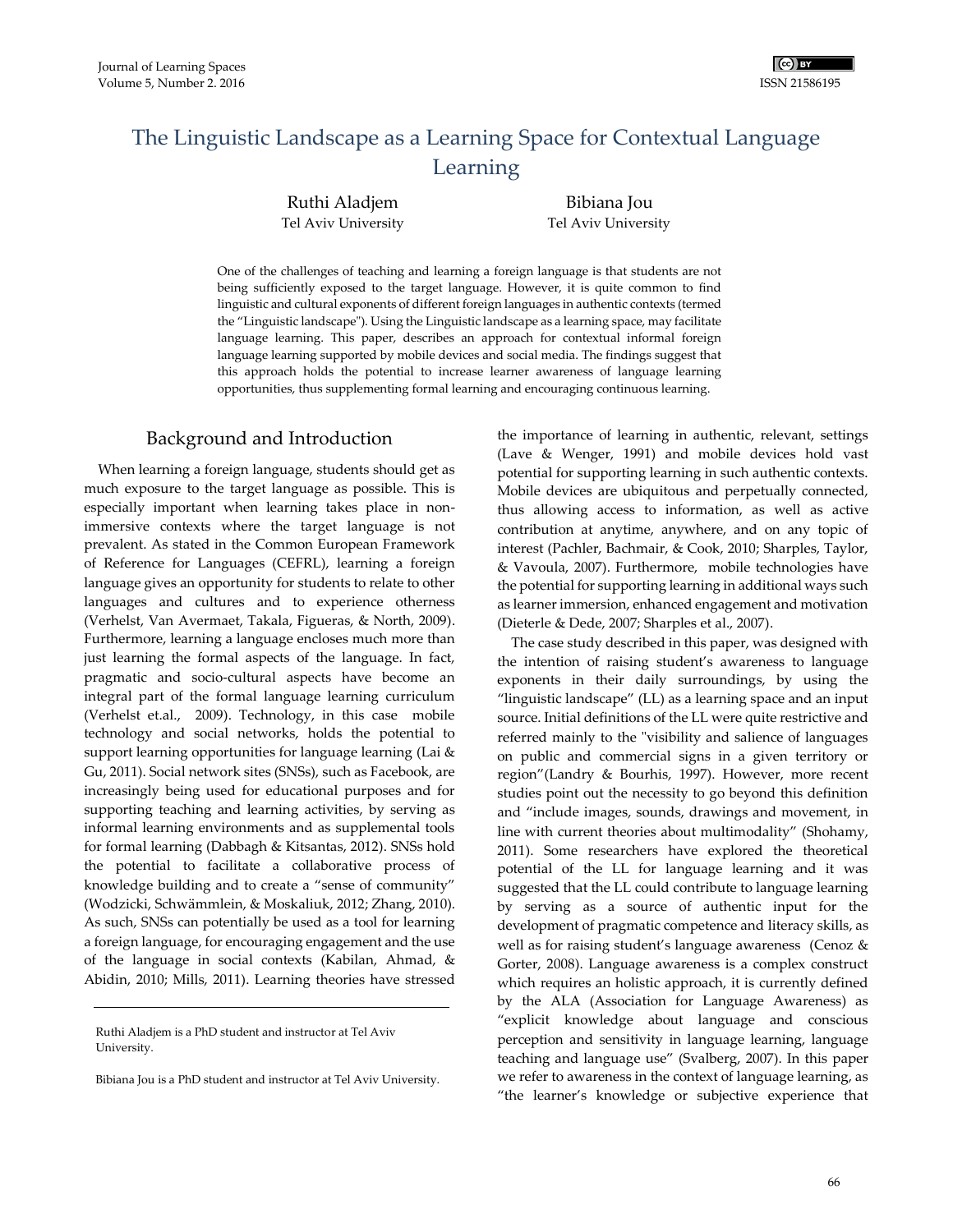he/she is detecting a stimulus" (Al-Hejin, 2004). The stimulus, in our case, is the language exponent found in the LL. From this perspective, capturing and sharing an exponent suggests that there is awareness to its existence. Taking a social-constructivist perspective, learning is viewed in this paper as a social process, resulting from active participation in a collaborative creation of knowledge. This knowledge can, in turn, serve as a basis for other learners in their learning processes (Scardamalia & Bereiter, 2003; Stahl, 2000). Revisiting previous learning experiences allow learners to engage in reflective and ultimately more profound learning experiences (Dieterle & Dede, 2007; Sharples et al., 2007).

The objective of the research was to design a learning scenario that will encourage continuous interaction with the target language by:

1. Encouraging awareness to Spanish exponents in the learning space (the Linguistic Landscape).

2. Creating a flow between the classroom, the daily surroundings and the digital sphere.

3. Creating an informal learning environment, where students can interact using the Spanish language (by using Social Media as an interaction space).

## Study Approach

A typical Spanish course at the university consists of four academic hours, divided into two class hours, twice a week, for two semesters. Most students have limited opportunities for interacting with the target language beyond the formal lessons. Participation in the task was optional and not mandatory; a total of 65 participants chose to join the task group on Facebook, thus opting to participate in the task. Out of these 65, 52 participants were current of former students- 47 current Spanish students from 6 different Spanish classes and 5 former Spanish students (who studied with one of the instructors on previous years and stayed in touch through Facebook). 3 instructors, the formal teachers of the 6 classes, have also participated in the task and 11 participants joined as external observers.

Students were asked to capture Spanish related exponents, as they encountered them in their daily surroundings, using their mobile devices. All means of documentation were allowed (video, still photos, voice recordings etc.). Once captured, students were asked to share the exponents on a dedicated Facebook group and to add their input regarding what they have posted, in Spanish. The input could include any information such as the location, a description of the exponent, reference to the context etc. Thus, participants were essentially interacting with the language in both a receptive (capturing the exponents) and a productive (sharing and adding

information) manner, as well as using the target language to interact with other participants, on Facebook. The task was intentionally designed to be ill-defined and open-ended in order to allow as much room as possible for student expression and interaction with no additional concrete objectives and outcomes. In this sense, the task was mainly designed to create opportunities for the learners to experience the unplanned encounters with linguistic exponents and to encourage communication and interaction between the participants. The study was conducted over a period of one full school year (two-semesters).

The steps of the task were as follows (Each step requiring awareness and reflection):

- 1. Searching for language exponents in the daily environment.
- 2. Locating an exponent and documenting it.
- 3. Posting to a social network (Facebook) and adding at least a short description.
- 4. Commenting on peer posts and replying to peers' comments.

The study takes an exploratory, qualitative approach, focusing on the analysis of the types of exponents that students chose to post, as well as on the types and levels of interaction that took place around those posts.

## Findings

### *Participation and Content Patterns*

Out of the 52 students who participated in the Facebook group, 28 students have actively shared one exponent or more while the remaining participants chose to view or comment but did not post any original content. The number of views per post decreased gradually staying at 50 than dropping to 20 and less once the first semester ended. A total of 83 exponents were shared to the group, out of which, 59 were photos, 10 links, 11 Videos and 3 textual status updates. The content of the posts was versatile, ranging from photos of typical Spanish dishes, events that students had encountered on the street, photos of signs in Spanish, Spanish and Mexican restaurants and names of venues, to name a few. The majority of posts (65 out of the 83 posts) were captured in the physical surroundings but several students chose to capture digital (as opposed to physical) exponents, such as video clips in Spanish or links to Spanish commercials.

An analysis of the content of the exponents revealed two distinct categories of content visual exponents (such as photos of dishes or events) and textual exponents (such as street signs or names of venues) these categories will be discussed on the following chapter. The exponents shared by students, suggest varying levels of awareness that may go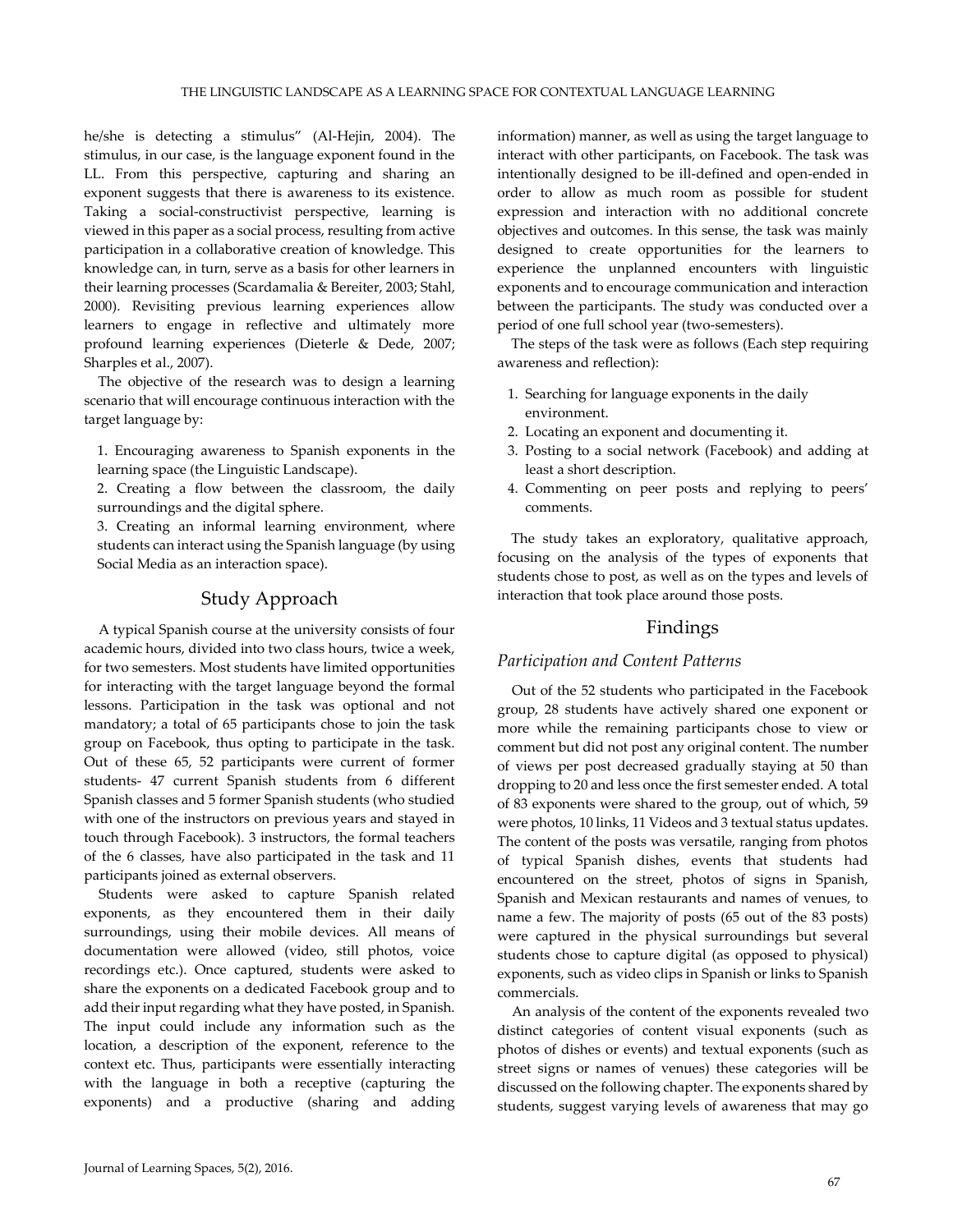beyond the definition of "detecting a stimulus" (Al-Hejin, 2004) and indicate understanding, noticing, communicating emotions and reminiscing, as described on the following examples:

 One student posted a photo of a venue named "Alegria" (joy- in Spanish) and commented "Alegria!" (With an exclamation mark) implying not only acknowledgment of the Spanish word, but also an understanding of it.

A student posted a photo of a coffee cup with

"¡Precaución caliente!" (Caution hot) warning in different languages, among them Spanish. Indicating awareness to a message, written on a daily item that is normally unnoticed.

 Another student explicitly acknowledged something that she hadn't noticed up until that point- "no sabia que tenemos" (I didn't know that Spanish ballrooms exist).

 A student chose to capture a sentence from a Spanish book he was reading. He captured a sentence from the book

reading "no es fácil" (It is not easy) and commented "Mi Libro en español" (My Spanish book). A clear message of his feelings about the book task.

Finally, another student posted a photo of a cover of a children's book that was based on a Spanish speaking TV series, under the title "¿Recordáis?" (Remember?). This student did not only post a photo that has a connection to her childhood, she also called the community members to reminisce about it.

#### *Instructor/Facilitator Interaction Patterns*

The three instructors participated actively as part of the group, adding posts and commenting on posts by students. Instructor interaction can be categorized into three rolesexemplary, supportive and instructive as detailed below.

**Exemplary role:** In order to kick start the activities and demonstrate the idea of language exponents, the instructors created the first few posts of exponents that they had encountered. In addition, the instructors served as "models" of the culture of the target language by postings exponents from their lives, for example, two instructors posted photos of typical Spanish dishes that they had prepared at home.

**Supportive role:** Instructors often included emphatic expressions in their comments to posts, such as "¡qué bueno!" (Great!) or "estupendo" (wonderful), in order to express support and encouragement and create an environment where students feel safe and secure, even to make mistakes. Instructors also showed encouragement by using the "like" button for each post. In addition, instructions provided affective feedback- for example, one instructor expressed her personal fondness for a location (a bar) that a student had posted "Uno de mis bares favoritos de los pocos que conozco" (One of my favorites bars, of the few I know).

**Instructive role:** Instructors encouraged communication in Spanish and often pointed to formal aspects of the Spanish language. For example, an instructor used a post as a learning opportunity and commented on the correct use of exclamation marks in Spanish in one of the posts "¡Qué bien! Incluso se ve el signo de exclamación al comienzo y al final." (That's nice! you can even see the exclamation marks at the beginning and the end). In another case, a student posted a photo of a yacht named "hispaniola" and the instructor encourages a discussion by noting the historical context implied by the name of the Yacht " $i$ Es tu yate, Roni? Si no, es interesante saber quién da a su yate el mismo nombreq ue la isla a donde llega Cristóbal Colón…" (Is this your Yacht? If not, it would be interesting to know who names his Yacht with the same name as the island where Christopher Columbus arrived at).

### Discussion and Conclusions

Learning a language entails more than memorizing formal linguistic structures and cannot be separated from social and contextual aspects (Cenoz & Gorter, 2008). By becoming actively aware of language exponents in their surroundings, students were effectively becoming active explorers, recognizing and seizing learning opportunities around them in authentic learning spaces, with the community, in conjunction with technology, acting to support and scaffold their learning process (Dieterle & Dede, 2007; Lave & Wenger, 1991; Sharples et al., 2007). Mobile technology and social media enabled a seamless and immediate experience by allowing students to capture and upload the exponents as well as to add information and to interact in real time. In reply to a comment on her post, one student noted "ahora estoy aquí "(I am here now!), expressing, in this sense, the immediate and authentic aspect of the experience, enabled by the mobile device. Facebook served as a meta-group for students from different levels and classes. Interaction on the page was inter-grouped and served as an anchor for all Spanish students. At the same time, the Facebook group provided learners with a space to interact as they engaged both cognitively and affectively with the task.

Three related issues came up as a result of the analysis of the exponents: the question of the boundaries of the LL, the types of exponents located and shared from the LL and the question of awareness of the LL in the context of learning. The notion of the linguistic landscape commonly refers to the physical context. As mentioned in the introduction of this paper, It was previously established that this notion should be extended beyond its original definition (Shohamy, 2011). Our findings suggest that that it should be further enhanced to include the digital sphere. Students, though not specifically guided to do so, naturally shared exponents from both their physical and digital surroundings. We claim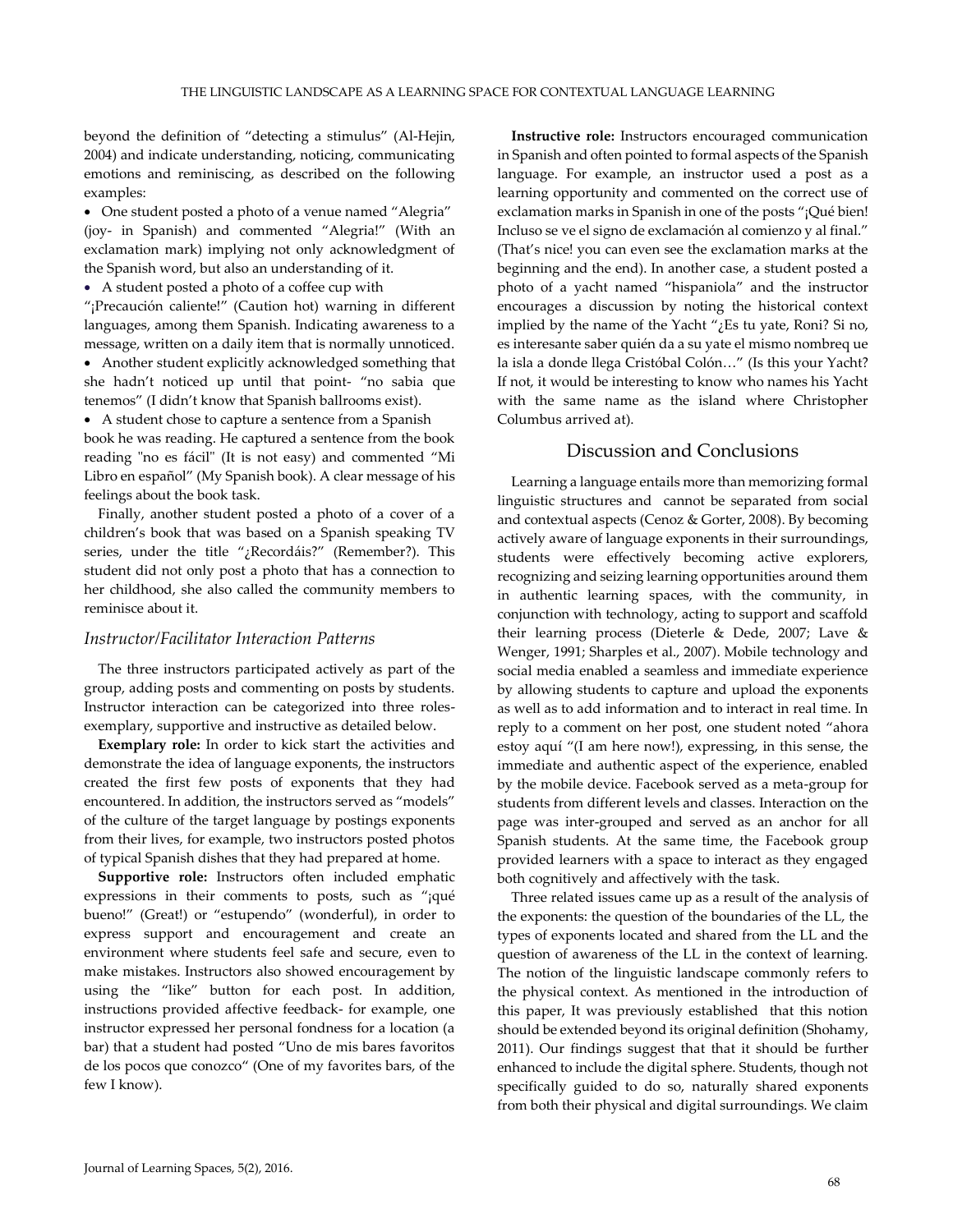that the digital sphere has become an integral part of our reality and learning context and hence, should be considered a part of the LL. As for the types of exponents located and shared in the LL, we noted that two aspects, critical to language learning, correspond with the two types of exponents that students chose to share; the formal linguistic aspect and the cultural aspect match exponents containing textual and visual data respectively. Further research should analyze the two types of exponents and ways of enhancing learning opportunities that arise from each type. Finally, we acknowledge the fact that awareness alone does not necessarily imply learning; a student capturing a linguistic exponent does not necessarily focus on its linguistic form nor recognize a language pattern. Some level of attention is needed for learning (Schmidt, 1995) and in this sense, the term noticing, which encompasses both attention and awareness is preferred when referring to language learning (Svalberg, 2007). Once the item is captured and shared, attention to more formal linguistic aspects may be drawn during the interaction with the instructor or with other participants.

The findings suggest that participation in the task decreased over time, both in terms of the rate of posting as well as the number of views. A possible explanation may be that it may become hard for students to keep motivated, once the novelty of the task has worn off. On future offerings, we are planning on holding more formal discussions in class, on some of the exponents captured and shared by students. The benefits of bringing the digital world into the classroom may be twofold; on the one hand, students' contribution to the learning process would be "formally" acknowledged which may serve to increase motivation, resulting in more involvement and an increased rate of participation. On the other hand, the sense of learning flow may be strengthened, breaking the time-space classroom boundaries. In terms of instruction strategies, we also conclude that facilitation is needed in order to encourage conversation and discussion on the topics and exponents posted. Instructor strategies should be further explored, especially ways of encouraging discussion among students (languaging: talking about the language) as well as discussion about relevant cultural and historical aspects of the target language.

This project served as an exploratory case study for both instructors and students. Overall, the results appear to be positive but there is a need to further investigate, replicate and enhance the experience. We are planning on extending this approach, taking into account the lessons learned from the first year trial.

## References

- Al-Hejin, B. (2004). Attention and Awareness : Evidence from Cognitive and Second Language Acquisition Research. *Teachers College, Columbia University Working Papers in TESOL & Applied Linguistics*, *4*, 1– 22.
- Cenoz, J., & Gorter, D. (2008). The linguistic landscape as an additional source of input in second language acquisition. *IRAL - International Review of Applied Linguistics in Language Teaching*, *46*(3), 267–287. doi:10.1515/IRAL.2008.012
- Dabbagh, N., & Kitsantas, A. (2012). Personal Learning Environments, social media, and self-regulated learning: A natural formula for connecting formal and informal learning. *The Internet and Higher Education*, *15*(1), 3–8. doi:10.1016/j.iheduc.2011.06.002
- Dieterle, E., & Dede, C. (2007). Neomillennial" learning styles propagated by wireless handheld devices. *Ubiquitous and Pervasive Knowledge and Learning Management: Semantics, Social Networking and New Media to Their Full Potential. Hershey, PA: Idea Group, Inc.* Retrieved from [http://www.fas.org/programs/ltp/emerging\\_technolo](http://www.fas.org/programs/ltp/emerging_technologies/humanities/_Media/dieterle_schrier_chapter_02.pdf) [gies/humanities/\\_Media/dieterle\\_schrier\\_chapter\\_02.](http://www.fas.org/programs/ltp/emerging_technologies/humanities/_Media/dieterle_schrier_chapter_02.pdf) [pdf](http://www.fas.org/programs/ltp/emerging_technologies/humanities/_Media/dieterle_schrier_chapter_02.pdf)
- Kabilan, M. K., Ahmad, N., & Abidin, M. J. Z. (2010). Facebook: An online environment for learning of English in institutions of higher education? *The Internet and Higher Education*, *13*(4), 179–187. doi:10.1016/j.iheduc.2010.07.003
- Lai, C., & Gu, M. (2011). Self-regulated out-of-class language learning with technology. *Computer Assisted Language Learning*, *24*, 317–335. doi:10.1080/09588221.2011.568417
- Landry, R., & Bourhis, R. Y. (1997). Linguistic Landscape and Ethnolinguistic Vitality: An Empirical Study. *Journal of Language and Social Psychology*. doi:10.1177/0261927X970161002
- Lave, J., & Wenger, E. (1991). *Situated learning: Legitimate peripheral participation*. *Learning in doing* (Vol. 95). doi:10.2307/2804509